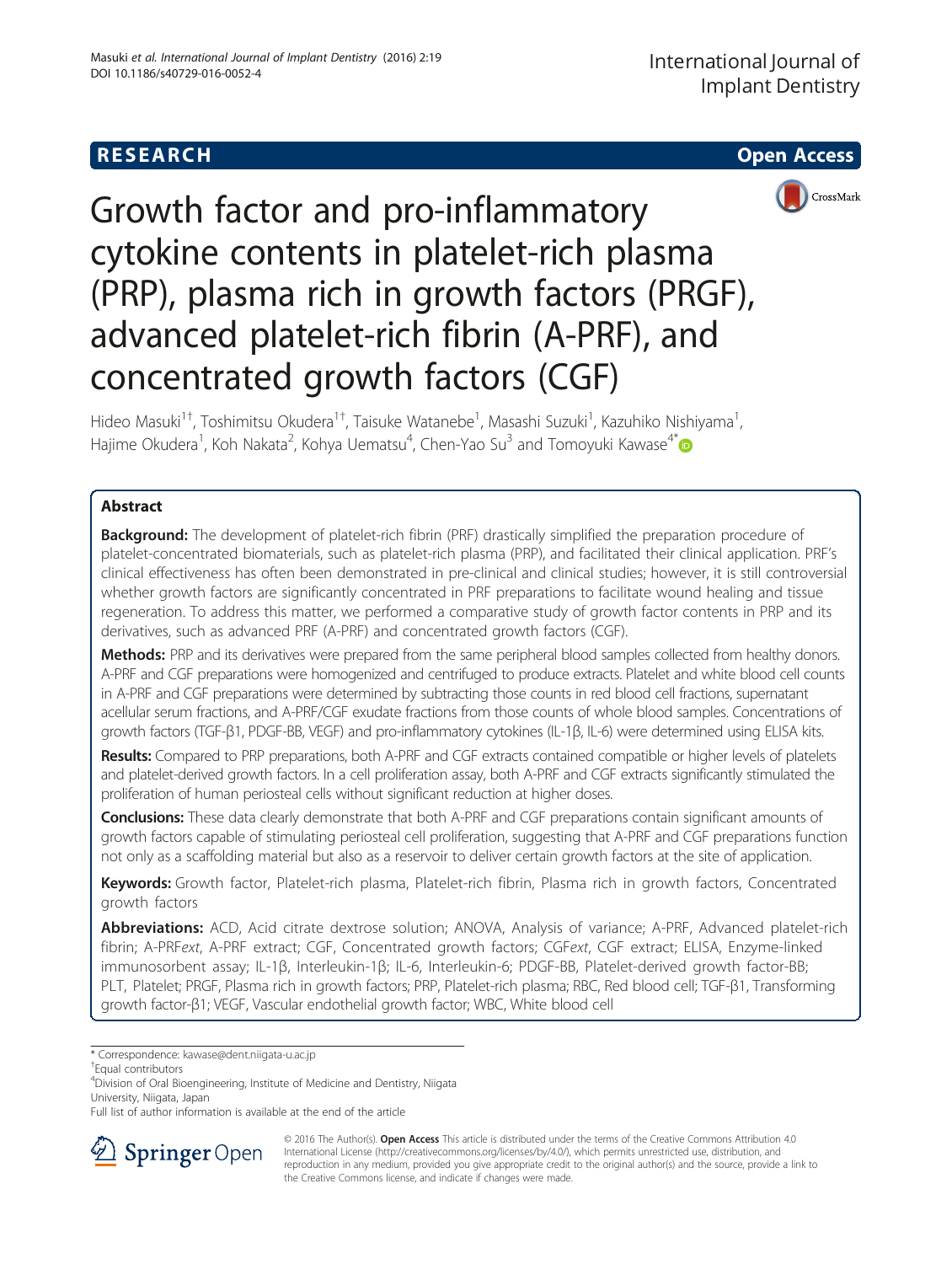# <span id="page-1-0"></span>Background

Platelet-rich plasma (PRP) was originally demonstrated to be effective in the operation of alveolar ridge augmentation and immediately spread to the fields of periodontal and oral maxillofacial surgery [[1](#page-5-0)]. This clinical application was endorsed by evidence that several major growth factors are contained at high levels in PRP preparations. However, for some reasons, such as low handling efficiency, addition of animal-derived thrombin for clotting, and fundamental individual differences, it has been indicated that it is difficult to reproducibly control the quality of PRP preparations at similar levels [\[1](#page-5-0)]. To overcome these drawbacks, Anitua developed plasma rich in growth factors (PRGF) by modifying the procedure of PRP preparation [[2](#page-5-0)]. It simplified the preparation protocol and replaced animal-derived thrombin with calcium for clotting.

Platelet-rich fibrin (PRF), a self-clotted preparation of PRP derivative, also overcame these matters. Blood samples collected in the absence of anticoagulants are immediately centrifuged to form fibrin clots. This simple preparation procedure has been widely accepted in various medical fields and spread worldwide. Choukroun, a developer of PRF, further modified it to an advanced form (A-PRF), which is expected to contain a relatively greater number of white blood cells (WBC) [\[3](#page-5-0)]. Because of low-speed centrifugation, this fibrin clot is softer than that of the original PRF. On the other hand, concentrated growth factors (CGF), another modified form of PRF, are prepared by repeatedly switching the centrifugation speed and are characterized as a relatively stiffer fibrin clot [[4](#page-5-0)]. Therefore, it has been anticipated that the difference in mechanical characteristics may produce a difference in the growth factor content.

The aim of this study was to address the question as to whether growth factors are equally or more concentrated in A-PRF or CGF preparations and whether these preparations function like a reservoir of major platelet-derived growth factors as do PRP and PRGF preparations to facilitate wound healing and tissue regeneration. Thus, we evaluated the levels of the selected major growth factors and pro-inflammatory cytokines in A-PRF and CGF extracts and compared the data with those of PRP and PRGF preparations. To reduce the individual-dependent differences in the growth factor levels, we collected sufficient volumes of peripheral blood samples from the same donors both in the presence or absence of anticoagulants and immediately prepared four types of platelet concentrates.

## **Methods**

#### Preparation of PRP

Based on their characteristics and fractionation, the differences among PRP and PRP derivatives are concisely described in our previous article [\[1](#page-5-0)].

As previously described [\[5](#page-5-0), [6](#page-5-0)], blood samples (11.5 mL) were collected using syringes or vacuum blood collection tubes equipped with 18G needles from seven non-smoking, healthy, middle-aged, male volunteers (37 to 68 years old) three times with a 2-week interval. Even though they are suffering from lifestylerelated diseases and receiving medication, these donors had no hindrance in daily life.

To quantify each blood cell component, peripheral blood  $(\sim 12.0 \text{ mL})$  was collected using syringes containing acid citrate dextrose solution (ACD-A) (1.5 mL; Terumo, Tokyo, Japan). Because of its high efficiency, PRP was prepared using FDA-approved Ycellbio PRP preparation tubes (Ycellbio Medical Co., Ltd., Seoul, South Korea). As previously described [\[7](#page-5-0)], freshly collected blood samples were subjected to blood cell count and simultaneously transferred to funnel-shaped tubes and centrifuged at 3200 rpm (1800g) for 4 min (Table 1). After adjusting the level of the buffy coat, the tubes were centrifuged for an additional 4 min. The resulting PRP fractions (buffy coat) were collected using syringes equipped with long needles and stored at −80 °C until determination of growth factor levels and the in vitro bioassay using periosteal cells ( $n = 20$ ). Small aliquots of the freshly prepared PRP were subjected to blood cell count.

The study design and consent forms for all procedures performed with the study subjects were approved by the ethical committee for human subjects at Niigata University School of Medicine in accordance with the Helsinki Declaration of 1975 as revised in 2008.

Table 1 Centrifugation conditions for preparation of PRP, PRGF, A-PRF and CGF

| Preparation<br>type | Models      | Rotor | Radius<br>(mm) | Rotational speed                 |                          | Time         |
|---------------------|-------------|-------|----------------|----------------------------------|--------------------------|--------------|
|                     |             |       |                | rpm                              | g                        | (min)        |
| <b>PRP</b>          | Kubota4000  | swing | 160            | 3,200                            | 1,800                    | $4 \times 2$ |
| PRGF                | Bti Endoret | swing | 151.6          | 1,850                            | 580                      | 8            |
| A-PRF               | A-PRF       | angle | 105            | 1,300                            | 198                      | 8            |
| CGF                 | Medifuge    | angle | 85             | 2,700<br>2,400<br>2,700<br>3,000 | 692<br>547<br>692<br>855 | 4<br>4<br>3  |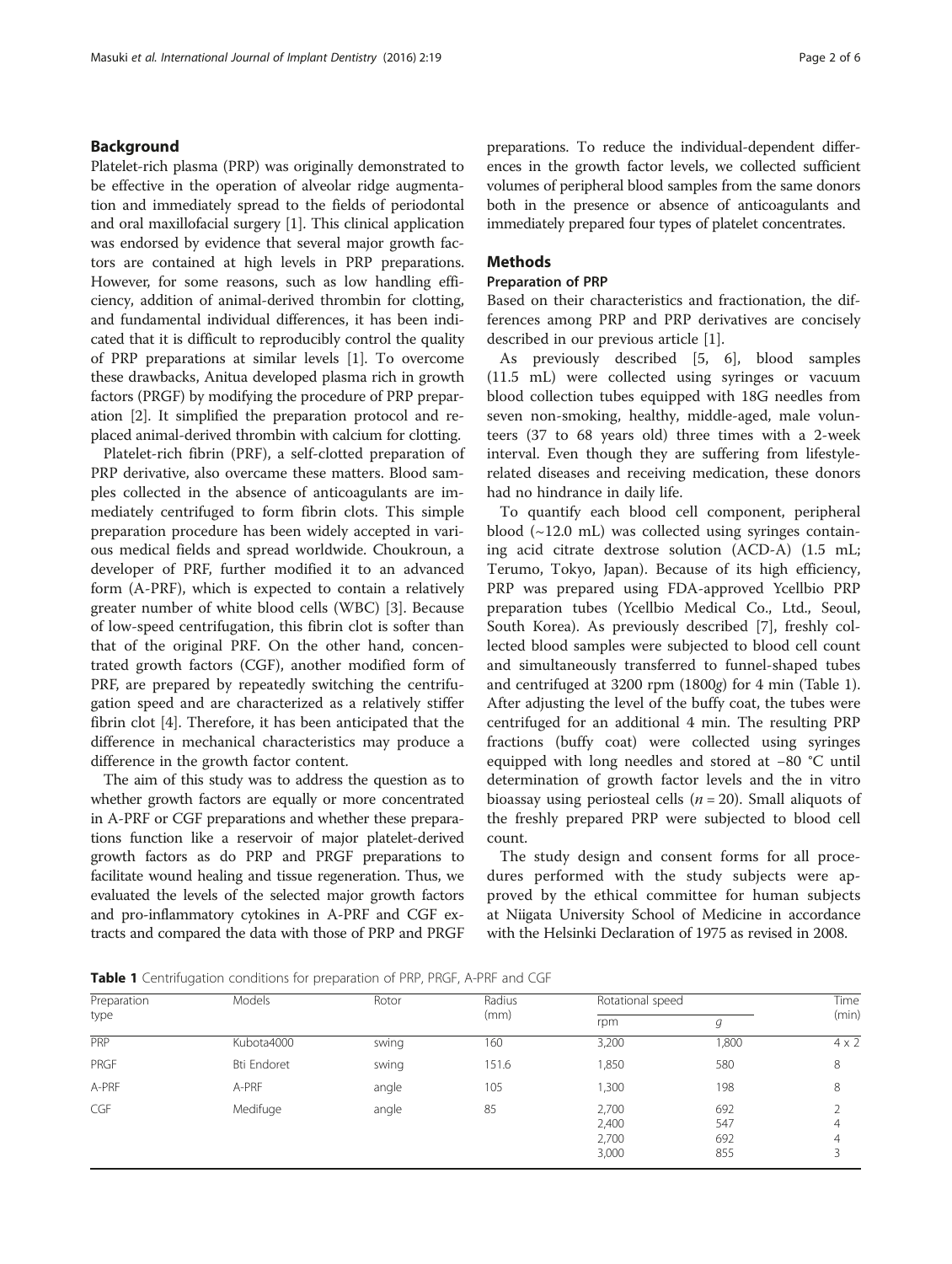#### Preparation of PRGF

According to the manufacturer's instructions, blood samples  $(\sim 9.6$  mL) were collected from the same volunteers using 18G needles and PRGF-Endoret tubes (BTI Biotechnology Institute, S.L., Miñano, Spain), which contained 0.2 mL sodium citrate. The tubes were centrifuged at 1850 rpm (580g) for 8 min (Table [1\)](#page-1-0) [[8\]](#page-5-0). Fraction 2 (a fraction above the buffy coat) was collected and stored at −80 °C until use. Small aliquots of the freshly prepared PRP were subjected to blood cell count.

#### Preparation and homogenization of A-PRF and CGF

As described previously [\[7](#page-5-0), [9](#page-5-0)], blood samples  $(\sim 9.5 \text{ mL})$ collected without anticoagulants using vacuum plain glass tubes (A-PRF+: Jiangxi Fenglin Medical Technology Co. Ltd, Fengcheng, China) or conventional vacuum plain glass tube (Plain BD Vacutainer Tube; Becton, Dickinson and Company, Franklin Lakes, NJ, USA) from the same donors were immediately centrifuged by an A-PRF centrifugation system (A-PRF12: Dragon Laboratory Instruments Ltd., Beijing, China) or a Medifuge centrifugation system (Silfradent S. R. L., Santa Sofia, Italy) (for the conditions of centrifugation, see Table [1\)](#page-1-0). After eliminating the red blood cell (RBC) fractions, the resulting A-PRF and CGF clots were placed on dry gauze to eliminate excess amounts of serum  $(\sim 10 \text{ s})$  and then transferred to freezing tubes for determination of growth factor contents. Frozen samples stored at −80 °C were then minced, homogenized by disposable homogenizers (BioMasher II, Nippi, Inc., Tokyo, Japan), and centrifuged at 3000 rpm for 10 min at ambient temperature. The resulting supernatants were stored at −80 °C until  $_{11}$ se.

For determination of blood cell counts, another set of A-PRF/CGF clots was prepared from blood samples obtained from the same donors.

#### Determination of blood cell counts

The numbers of blood cells were determined twice in the process of PRP preparation using an automated hematology analyzer (pocH-100iV diff; Sysmex, Kobe, Japan). First, RBCs, WBCs, and platelets were counted immediately after blood collection. Second, freshly prepared PRP and PRGF samples were directly submitted for the blood cell count. The obtained values were adjusted by their relative dilution factors.

As for A-PRF and CGF preparations, RBC, WBC, and platelet counts were determined by subtracting those counts in RBC fractions, supernatant acellular serum fractions, and A-PRF/CGF exudate fractions from those counts in whole blood samples, a method which we designated "indirect subtraction method."

Determination of growth factor and cytokine levels by ELISA The concentrations of transforming growth factor-β1 (TGF-β1), platelet-derived growth factor-BB (PDGF-BB), and vascular endothelial growth factor (VEGF) in frozen PRP, PRGF, A-PRF, and CGF samples were determined using human TGF-β1, PDGF-BB, and VEGF Quantikine ELISA kits (R&D Systems, Inc., Minneapolis, MN, USA). Concentrations of interleukin-1β (IL-1β) and interleukin-6 (IL-6) were determined using the IL-1β human ELISA kit and IL-6 high sensitivity human ELISA kit (Abcam, Cambridge, MA, USA).

#### Evaluation of cell proliferation

Because alveolar periosteum is closely contributed to periodontal skeletal tissue regeneration, we used human alveolar bone-derived periosteal cells for evaluation of efficacy of the PRP derivatives. The periosteal cells were obtained and expanded as described below. With informed consent, human periosteum tissue segments were aseptically dissected from the periodontal tissues of the healthy buccal side of the retromolar region of the mandibles of non-smoking volunteers [\[10\]](#page-5-0). Small periosteum pieces were expanded to form cell-multilayered periosteal sheets ( $\phi$ 30–40 mm) in humidified 5 % CO<sub>2</sub>, 95 % air at 37 °C with medium 199 (Invitrogen, Carlsbad, CA, USA) supplemented with 10 % fetal bovine serum (FBS) (Invitrogen), 25 μg/mL ascorbic acid 2-phosphate, and antibiotics. Then, the periosteal sheets were enzymatically digested to release single cells. The resulting cells were further expanded in DMEM supplemented with 10 % FBS.

Single cells were seeded at a density of  $1 \times 10^4$  in 6-well plates and pre-cultured for 24 h in 1 % FBS-containing DMEM. The medium was replaced with the same fresh medium containing PRP, PRGF, A-PRF extract (A-PRFext) or CGF extract (CGFext) (0.625, 1.25, 2.5, 5.0, 10 %), and the cells were further incubated for 48 h. Because embedded in fibrin gel by the treatment of PRP or PRGF, cells were not enzymatically harvested for determining cell counts. Instead, cells were photographed and counted in three randomly selected views using Image-PRO Plus software (Media Cybernetics Manufacturing, Warrendale, PA, USA) [[11](#page-5-0)]  $(n = 4)$ . Although cells were not embedded in the medium containing A-PRFext or CGFext, to compare these efficacies with those of PRP or PRGF, cell proliferation was evaluated by the same method.

#### Statistical analysis

The data were reported as the mean value  $\pm$  standard deviation (SD). For multi-group comparisons, statistical analyses were performed to compare the mean values using one-way analysis of variance (ANOVA) followed by Dunn's or Tukey's multiple comparison test (SigmaPlot 12.5; Systat Software, Inc., San Jose, CA, USA). P values <0.05 were considered significant.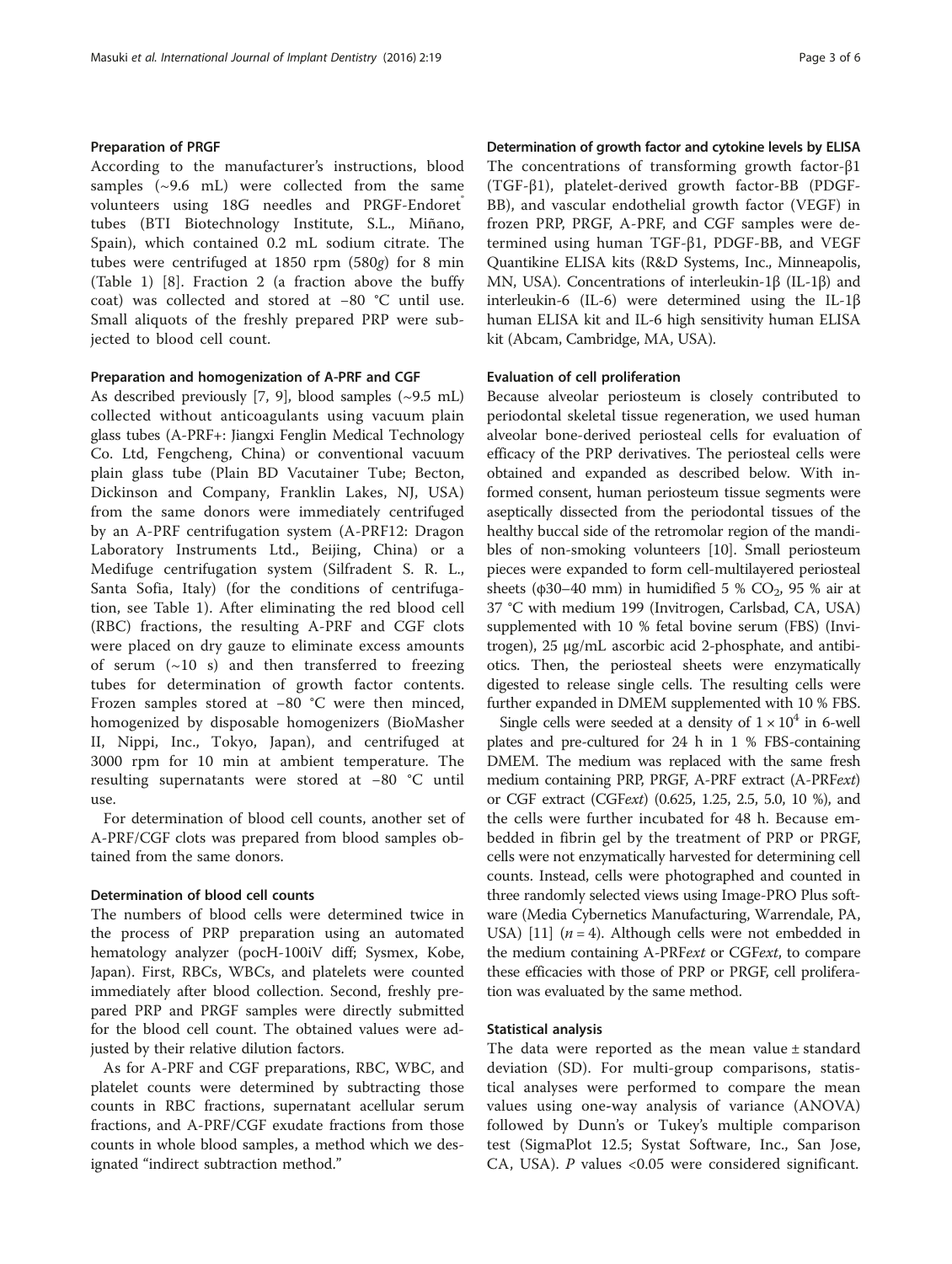

# Results

Numbers of platelets in PRP and PRGF preparations are shown in Fig. 1 (upper panel). Platelets were significantly concentrated both in the PRP and PRGF preparations, and the concentration rate of PRP preparations was substantially higher than that of PRGF preparations (8.79-fold vs. 2.84-fold). Numbers of platelets in A-PRF and CGF preparations calculated by the indirect subtraction method are also shown in Fig. 1 (upper panel). Platelets were significantly concentrated also in both A-PRF and CGF preparations with the concentration rates of 17.85 fold and 15.51-fold, respectively.

Numbers of WBCs in PRP and other PRP derivatives are shown in Fig. 1 (lower panel). WBCs were similarly concentrated in these platelet-concentrated preparations (PRP: 5.51-fold, A-PRF: 11.87-fold, CGF: 8.63-fold). However, only an exception was PRGF preparations; WBCs were almost completely eliminated from PRGF preparations (0.015-fold).

The concentrations of growth factors in PRP, PRGF, A-PRF, and CGF preparations are shown in Fig. 2. The order of growth factor levels (TGF-β1, PDGF-BB, VEGF) were  $A-PRF \geq CGF > PRP >> PRGF$ . PRGF preparations contained the lowest amounts of growth factors.



The concentrations of inflammatory cytokines in PRP, PRGF, A-PRF, and CGF preparations are shown in Fig. [3](#page-4-0). IL-1β in PRGF preparations was under detectable levels, while it showed a similar level in other three preparations. For IL-6, in contrast, there were no significant differences among these preparations.

The effects of individual PRP derivatives on the proliferation of human periosteal cells are shown in Fig. [4.](#page-4-0) As shown in the preceding study [[12\]](#page-5-0), PRP preparations exerted a biophasic effect with the maximal effects observed at 2.5 %, while in PRGF preparations, A-PRFext and CGFext stimulated cell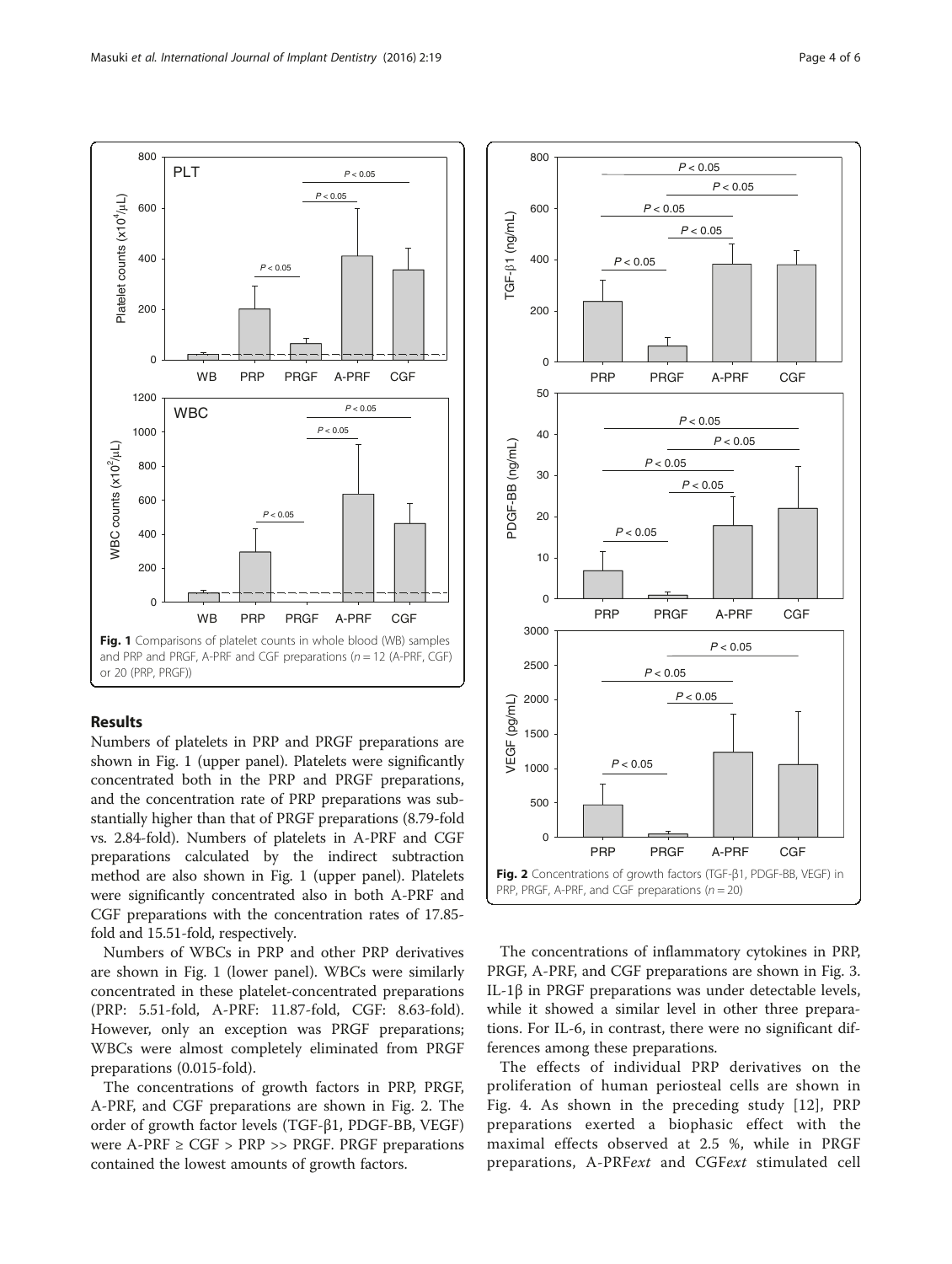<span id="page-4-0"></span>



human periosteal cells. Cells were treated with PRP preparations, PRGF preparations, A-PRF extracts, or CGF extracts at the indicated doses for 48 h in 1 % FBS-containing medium. \*P < 0.05 compared with the controls without nay addition  $(n = 4)$ 

proliferation in a dose-dependent manner (0.625–10 %). The apparent order of potency was PRP > CGF > A-PRF > PRGF.

### **Discussion**

Although the growth factor contents in PRF and CGF preparations and their bioactivities have been demonstrated in in vitro studies by several independent groups [[8](#page-5-0)–[11, 13](#page-5-0)–[20](#page-5-0)], many clinicians still believe that the regenerative effects of PRF/CGF are solely due to fibrin clots. We speculate that this discrepancy may be caused by two major factors. First, the initial report on PRF by Choukroun and his co-workers showed that PDGF-BB, TGF-β1, or IGF-I is not significantly concentrated in PRF preparations [[21](#page-5-0)]. Second, the preparation protocols of PRF extraction are not fully disclosed in several articles and likely varied with the individual groups. In the previous study [[7\]](#page-5-0), we demonstrated that intense compression of PRF preparations, which is designated as CGF preparations in this study, with dry gauze fully removes PRF exudate and substantially reduces the content of growth factors. Therefore, we concluded that the major source of growth factors in PRF preparations is its exudate; however, as a minor source, growth factors are thought to be secured by fibrin fibers.

To confirm these observations, we recently examined the angiogenic activity of PRF/CGF preparations in endothelial cell cultures and the chick embryo chorioallantoic membrane (CAM) assay [[22\]](#page-5-0). As a result, it was demonstrated that PRF/CGF preparations are somewhat more potent in angiogenesis than PRP preparations. To further assure the growth factor contents in the self-clotted PRP derivatives, in this study, we compared the growth factor contents in four types of PRP derivatives (PRP, PRGF, A-PRF, CGF) prepared from the same donors. The main finding of this study was that both A-PRF and CGF preparations contained TGF-β1, PDGF-BB, VEGF, IL-1β, and IL-6 at levels similar to or higher than PRP preparations. The expected proliferative effects of both A-PRF and CGF extracts were demonstrated in the in vitro assay using human periosteal cells, which give rise to osteoblasts involved in periodontal skeletal regeneration. Therefore, as do PRP preparations, these self-clotted PRP derivatives are expected to function not only as a scaffolding material but also as a reservoir to deliver certain growth factors and pro-inflammatory cytokines at the implantation sites.

In the previous study [[12\]](#page-5-0), we found that PRP and A-PRF preparations exert distinguishable actions on periosteal cell proliferation. Because both IL-1β and IL-6 are known to be produced by WBCs [[23\]](#page-5-0), and because WBCs are not included in PRGF preparations, we thought that the bi-phasic effects of PRP preparations may be attributed to WBCs. Furthermore, if